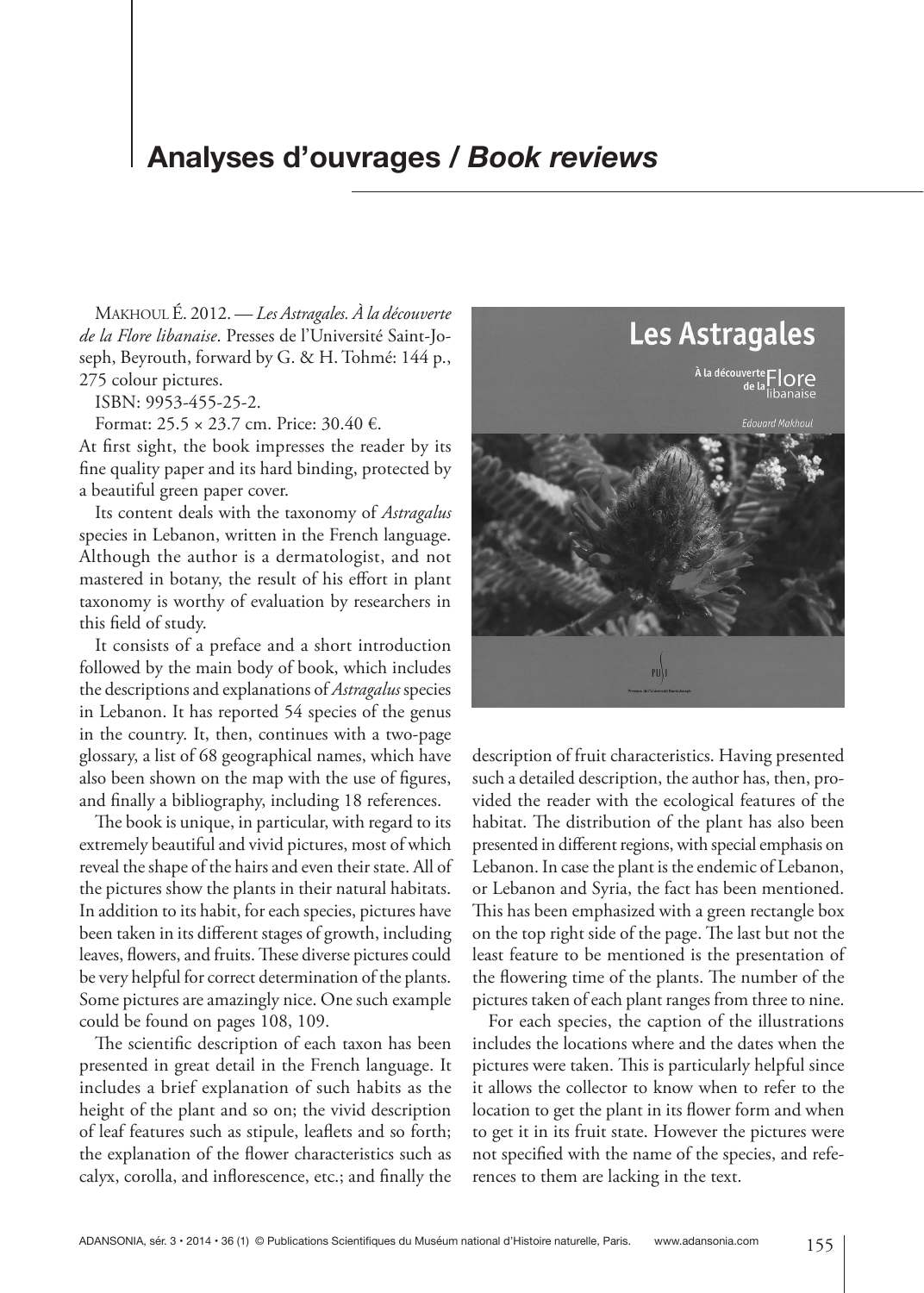In addition to the scientific name for each species its French and English names have been given in all cases. Considering the fact that the book discusses the plants of an Arabic country, it would be much better if the names had been given in Arabic too.

The book covers 267 color pictures; most of which are so beautiful and the close-ups are so informative indeed. One of good and informative is the date of taking pictures and the exact it will helps the collectors for correct collecting time for flowers of fruits for the future collecting.

The species have been arranged in alphabetical order, although a traditional grouping of *Astragalus* species into sections could be much more helpful.

According to International Code of Botanical Nomenclature (McNeill *et al.* 2006), the epithet of each species must start in lower case, however, the author of this book has not followed this general rule.

Scientific names are frequently written in italics, however the author of this book has preferred to use plain letters all through the book.

The descriptions are good in providing details. On occasions, they are even more informative than the original ones.

The shortening of authors' names, as formulated in Brummitt & Powell 1992 and online IPNI website, has not been utilized except for a limited number of cases, as in, for example "Sol." for "Daniel Carl Solander" in p. 30. For example, better and correct name for "Astragalus Aleppicus Boissier" (p. 14) may be *Astragalus aleppicus* Boiss., and "Astragalus platyraphs" Fisher (p. 112) may be *Astragalus platyraphus* Fisch.

Short author names are frequently given in full, as it has been sometimes practiced in this book, e.g., "Bunge" for *Astragalus ehrenbergii* in p. 62.

The following list includes all the cases where author abbreviating rules of plant taxa have been violated.

| M. Bieb. | Beib.;             |
|----------|--------------------|
| Boiss.   | Boissier:          |
| Bornm.   | Bornmuller;        |
| DC.      | De Candolle;       |
| Labill.  | De La Billardière; |
| Fisch.   | Fisher:            |
| Gaill.   | Gaillardot:        |
| Lam.     | Lamark;            |
| L.       | Linné:             |
| Forssk.  | Forsskål.;         |
| Willd    | Willdenow.         |
|          |                    |

Punctuation signs could sometimes be confusing; for example, in this book, the overemployment of a period after the name of the species author may confuse the reader as too whether it is an abbreviating or an ending sign.

In a good number of cases, the scientific names presented in the book are no longer valid, having turned into synonyms. The list of these taxa, together with valid names in italic face letters, is given (based on Podlech & Zarre 2013).

A. Baalbekensis Bornmuller *A. bethlehemiticus* Boiss.

|                                                          | (p. 20);                            |
|----------------------------------------------------------|-------------------------------------|
| A. Cruciatus Link                                        | A. crenatus Schult. (p. 36);        |
| A. Damascenus Boissier                                   | A. campylorhynchus Fisch. &         |
|                                                          | C. A. Mey. (p. 42);                 |
| A. Deinacanthus Boissier                                 | A. oleaefolius DC. (p. 44);         |
| A. Dictyocarpus Boissier                                 | A. angulosus DC. $(p. 46)$ ;        |
| A. Hasbeyanus Boissier                                   | A. oleaefolius DC. (p. 76);         |
| A. Heliopolitanus Mouterde                               | A. angulosus DC. (p. 80);           |
| [correctely: A. heliopolitanus                           |                                     |
| (Mouterde) Mouterde]                                     |                                     |
| A. Hermoneus Boissier                                    | A. angustifolius Lam. (p. 82);      |
| A. Hirsutissimus De Candolle A. lanatus Labill. (p. 84); |                                     |
| A. Lepidanthus Boissier                                  | A. bethlehemiticus Boiss.           |
|                                                          | (p. 94);                            |
| A. Pinetorium Boissier                                   | A. pinetorum Boiss. (p. 110);       |
| A. Platyraphis Fischer                                   | <i>A. caprinus</i> L. (p. 112);     |
| [correctly Fisch. in schedis]                            |                                     |
| A. Sofarensis Thiébaut                                   | <i>A. oleaefolius</i> DC. (p. 120); |
| A. Spinosus Forsskål.                                    | A. spinosus (Forssk.)               |
|                                                          | Muschler (p. 122);                  |
| A. Trichopterus Boissier                                 | <i>nummularius</i> sub-<br>А.       |
|                                                          | sp. <i>trichopterus</i> (Boiss.)    |
|                                                          | Thiébaut (p. 130).                  |

Finally, I would like to offer gratitude to Dr. Thierry Deroin, who provided me with the opportunity to review this noteworthy book in my field of interest.

> Farrokh Ghahremaninejad Department of Plant Biology, Faculty of Biological Sciences, Kharazmi University, Tehran, Iran. ghahremaninejad@khu.ac.ir

## **REFERENCES**

PODLECH D. & ZARRE S. 2013. - A taxonomic revi*sion of the genus* Astragalus *L. (Leguminosae) in the Old World.* With collaboration of M. Ekici, A. A. Maassoumi & A. Sytin. Naturhistorisches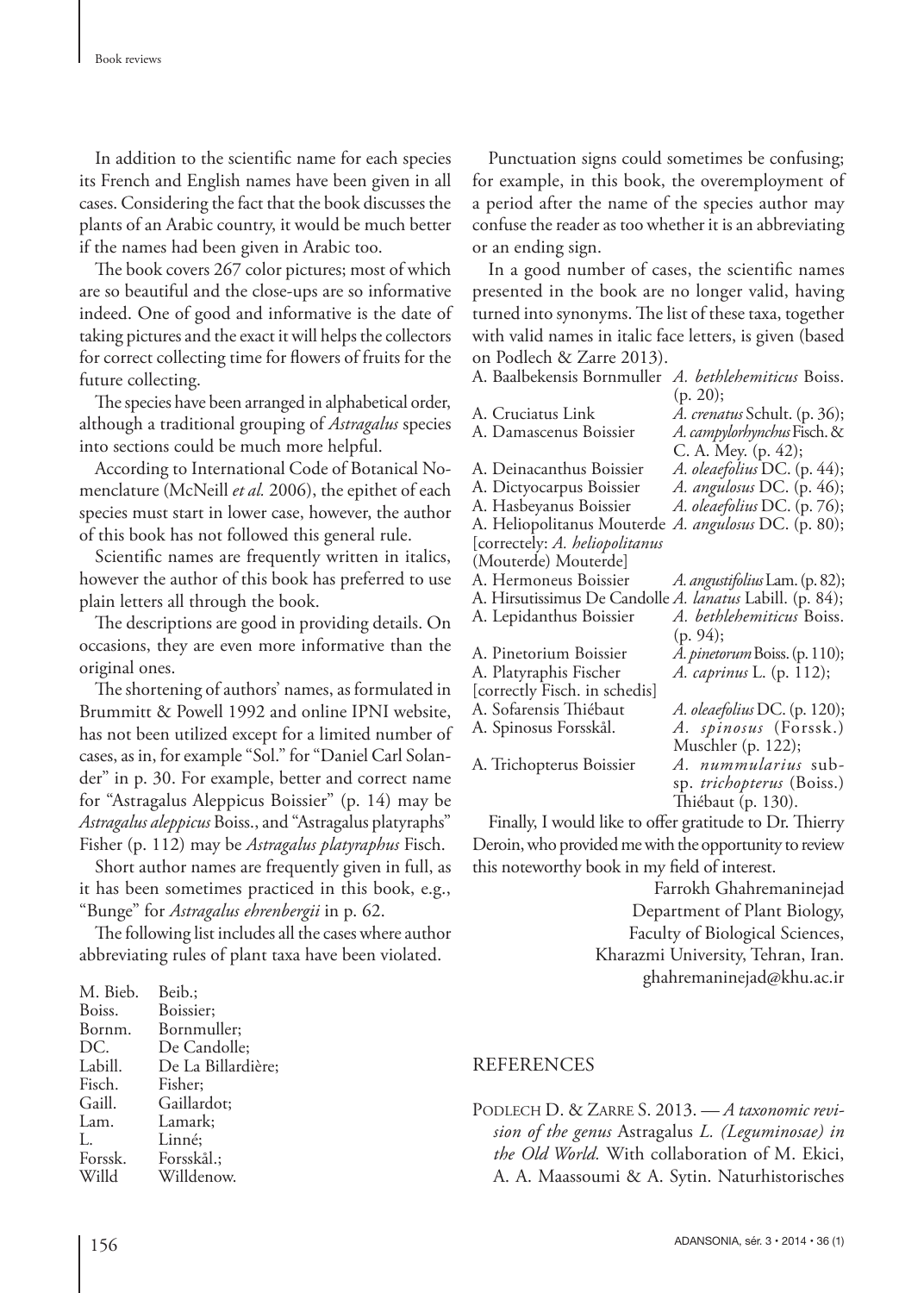Museum Wien-Austria: 3 volumes, 2439 p. Brummitt R. K. & Powell C. E. 1992. — *Authors of plant names*. RBG, Kew, Kent.

Hervé M. & Poinsot D. 2013. — *L'Évolution des espèces*. 1. Les preuves ; 2. Les mécanismes. Collection « Espace des sciences – Nature ». Éditions Apogée, Rennes: vol. 1, 63 p., 42 figs; vol. 2, 63 p., 44 figs.

ISBN : vol. 1, 978-2-84398-436-5; vol. 2, 978-2-84398-437-2.

Format :  $19 \times 14$  cm. Prix :  $19,60 \in$ .

Tout comme Charles Darwin, Maxime Hervé, doctorant en écologie des interactions plantes-insectes, et Denis Poinsot, maître de conférences en biologie animale à l'Université de Reims, se sont intéressés à l'évolution des espèces.

Ces auteurs traitent, dans deux livres de vulgarisation scientifique au format pratique (petits et fins), cette question centrale de la biologie avec beaucoup d'humour, tout en respectant la démarche scientifique: établissement des faits, formulation des questions et proposition d'explications. Nous entrons dans le vif du sujet (tome 1, p. 5) par une journée dans la peau des éphémères qui « nous rappelle qu'un phénomène trop lent échappe à nos sens ». Cette mise en situation nous fait bien voir l'importance d'envisager le monde dans son ensemble et dans la durée afin de comprendre l'évolution.

Dans un premier volume, *Les preuves*, nous remontons le temps à la rencontre des espèces tant animales que végétales, depuis notre époque jusqu'au précambrien, et les divergences morphologiques croissantes constatées sont l'occasion de formuler des hypothèses explicatives de plus en plus précises. Cette approche paléontologique est prolongée par l'étude de quelques questions d'anatomie comparée.

Dans un second volume, *Les mécanismes*, les auteurs nous expliquent grâce à la génétique comment se déroule cette évolution, en insistant notamment sur la sélection naturelle. Des schémas simples illustrent les mécanismes génétiques intervenant dans l'évolution, que ce soit à l'échelle des différentes générations (fig. 4, p. 9 et fig. 8, p. 13) ou à celle des gènes (p. 19) et des chromosomes (p. 32, 33).

McNeill J. *et al.* 2006. — *International Code of Botanical Nomenclature* (Vienna Code). Regnum Vegetabile.



Notons enfin que le champ de recherche du premier auteur a conduit à une bonne prise en compte des interactions entre espèces.

Une nouvelle fois, on peut déplorer la quasi-absence – assez classique dans ce type d'exposé – de plantes et de champignons dans les exemples cités, alors qu'ils auraient justement pu, entre autres – introduire la notion d'évolution parallèle liée aux symbioses et au parasitisme notamment.

Ces deux petits livres sont néanmoins un excellent résumé accessible à tout public, et d'une réelle valeur pédagogique, car un nombre réduit de notions fondamentales y est abordé, mais de la façon la plus rigoureuse possible. C'est pourquoi ils peuvent rendre service aux lycéens, et même aux étudiants de biologie de première année universitaire. De nombreuses illustrations complètent de façon très appropriée les exemples choisis à la fois dans le répertoire classique (par exemple, le retour à la mer des cétacés et l'évolution des membres des Équidés, tome 1, p. 21-24 et 30 ou la dérive génétique, tome 2, p. 43) et dans les travaux contemporains (par exemple, l'évolution de la lignée humaine, tome 1, p. 52-61 et la spéciation péripatrique, tome 2, p. 49), afin de mieux souligner les caractéristiques essentielles de l'évolution des espèces.

Marie Bouissière